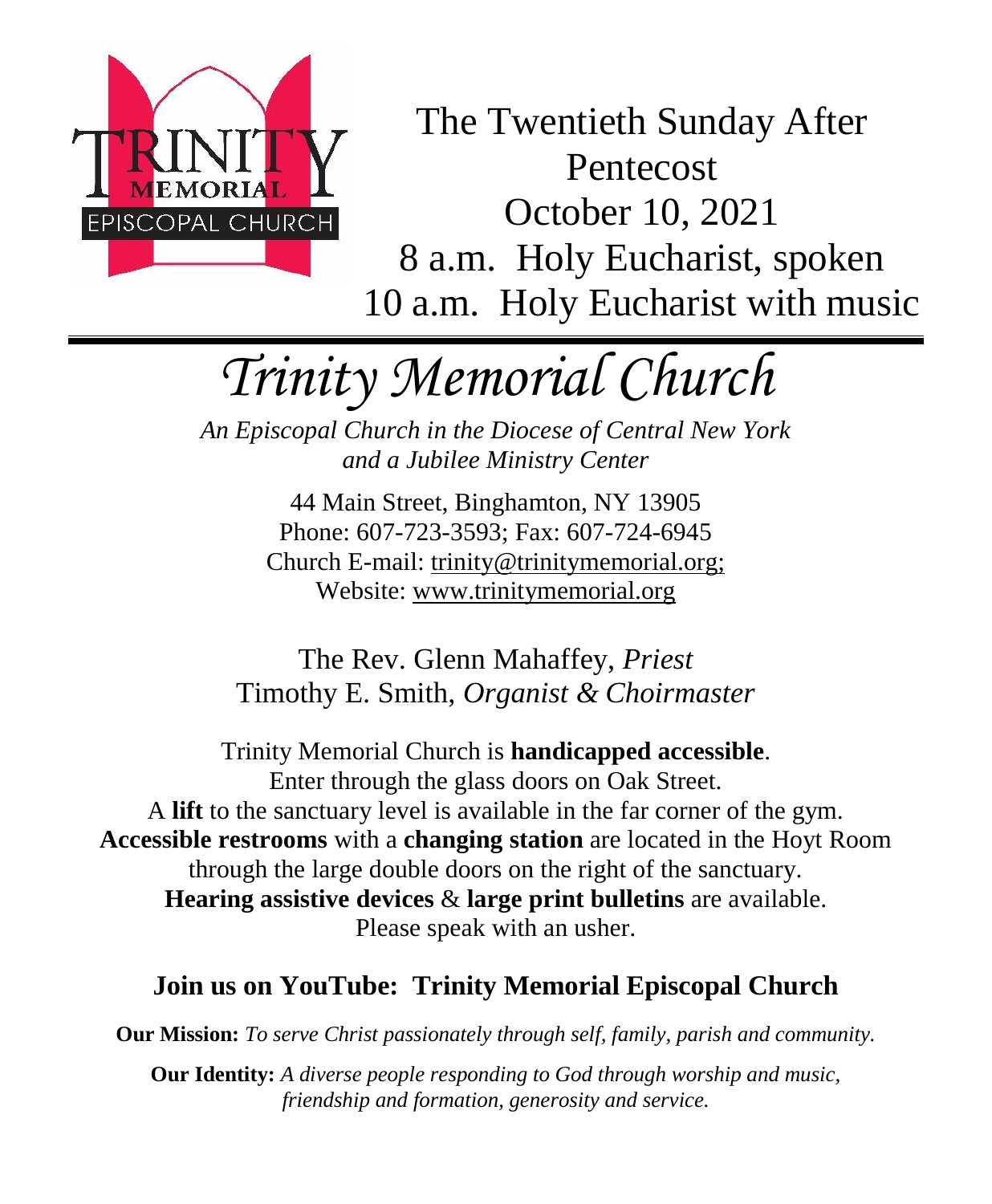## **The Gathering**

## **Special Slide Show to Celebrate Life at Trinity Prelude** Fugue in E-flat (*St. Anne*) J. S. Bach **Welcome and Announcements** *Please note that the text in bold italics is said by the whole congregation and the hymns are found in the blue Hymnal 1982 in the pews.* **Opening Comments about the Celebration Judith Peckham Hymn 680 O God, Our Help in Ages Past** *St. Anne*

#### **Opening Acclamation**

*Celebrant* Blessed be God, Father Son and Holy Spirit *People And blessed be God's kingdom, now and forever. Amen*

*Celebrant* Almighty God, to you all hearts are open, all desires known, and from you no secrets are hid: Cleanse the thoughts of our hearts by the inspiration of your Holy Spirit, that we may perfectly love you, and worthily magnify your holy Name; through Christ our Lord. *Amen***.**

### **Gloria S-236 Glory to You** John Rutter

*.*

*Glory to you, Lord God of our fathers; you are worthy of praise; glory to you. Glory to you for the radiance of your holy Name; we will praise you and highly exalt you for ever. Glory to you in the splendor of your temple; on the throne of your majesty, glory to you. Glory to you, seated between the Cherubim; we will praise you and highly exalt you for ever. Glory to you, beholding the depths; in the high vault of heaven, glory to you. Glory to you, Father, Son, and Holy Spirit; we will praise you and highly exalt you for ever.*

1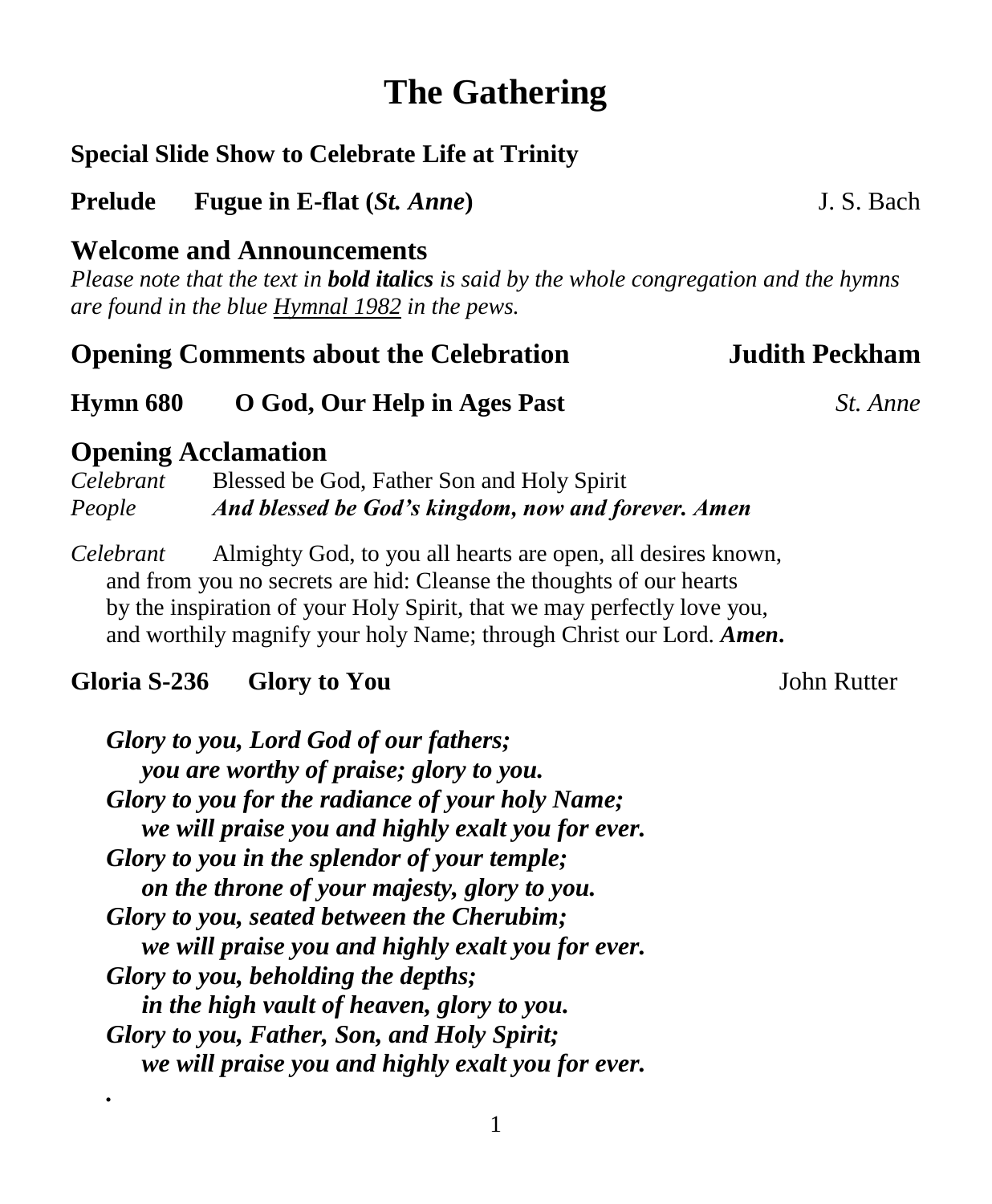### **The Collect of the Day**

*Celebrant* The Lord be with you, *People And also with you. Celebrant* Let us pray

> Lord, we pray that your grace may always precede and follow us, that we may continually be given to good works; through Jesus Christ our Lord, who lives and reigns with you and the Holy Spirit, one God, now and for ever. *Amen.*

## **The Word of the Lord**

### **The First Reading: Amos 5:6-7, 10-15**

Seek the LORD and live, or he will break out against the house of Joseph like fire, and it will devour Bethel, with no one to quench it.

Ah, you that turn justice to wormwood, and bring righteousness to the ground!

They hate the one who reproves in the gate,

and they abhor the one who speaks the truth.

- Therefore, because you trample on the poor and take from them levies of grain, you have built houses of hewn stone, but you shall not live in them; you have planted pleasant vineyards, but you shall not drink their wine.
- For I know how many are your transgressions, and how great are your sins you who afflict the righteous, who take a bribe, and push aside the needy in the gate.

Therefore the prudent will keep silent in such a time; for it is an evil time.

Seek good and not evil, that you may live;

and so the LORD, the God of hosts, will be with you, just as you have said.

Hate evil and love good, and establish justice in the gate;

it may be that the LORD, the God of hosts,

will be gracious to the remnant of Joseph.

*Lector* The Word of the Lord *People Thanks be to God*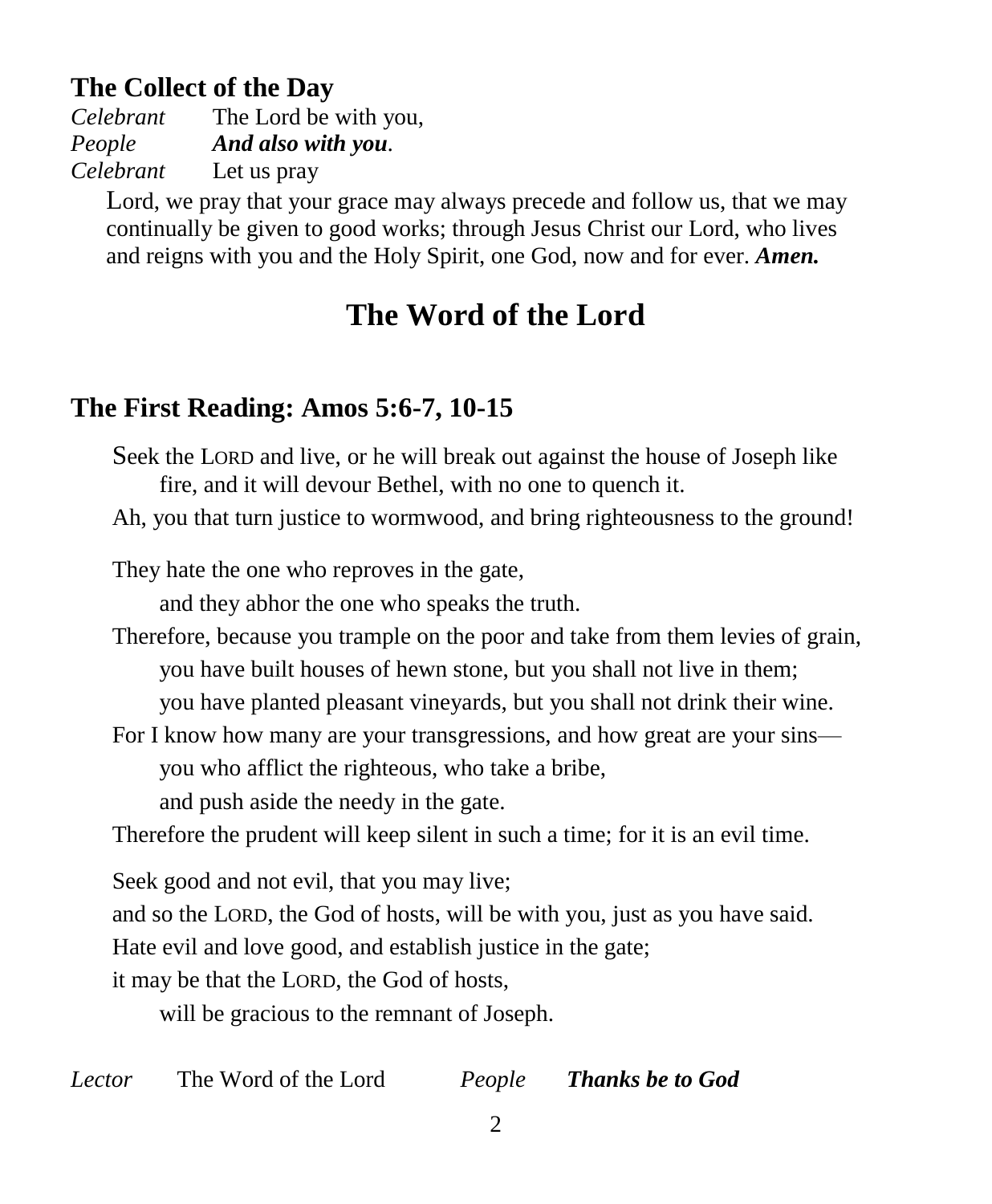10:00 a.m. **Psalm 90:12-17** Please sing the Refrain after verses 14 & 17 PSALM 90:12-17



- 12 So teach us to number our days that we may apply our hearts to wisdom.
- 13 Return, O LORD; how long will you tarry? be gracious to your servants.
- 14 Satisfy us by your loving-kindness in the morning; so shall we rejoice and be glad all the days of our life. *Refrain*
- 15 Make us glad by the measure of the days that you afflicted us and the years in which we suffered adversity.
- 16 Show your servants your works and your splendor to their children.
- 17 May the graciousness of the LORD our God be upon us; prosper the work of our hands; prosper our handiwork. *Refrain*

### **The Second Reading: Hebrews 4: 12-16**

The word of God is living and active, sharper than any two-edged sword, piercing until it divides soul from spirit, joints from marrow; it is able to judge the thoughts and intentions of the heart. And before him no creature is hidden, but all are naked and laid bare to the eyes of the one to whom we must render an account.

Since, then, we have a great high priest who has passed through the heavens, Jesus, the Son of God, let us hold fast to our confession. For we do not have a high priest who is unable to sympathize with our weaknesses, but we have one who in every respect has been tested as we are, yet without sin. Let us therefore approach the throne of grace with boldness, so that we may receive mercy and find grace to help in time of need.

| Lector | The Word of the Lord | People <b>Thanks be to God.</b> |
|--------|----------------------|---------------------------------|
|        |                      |                                 |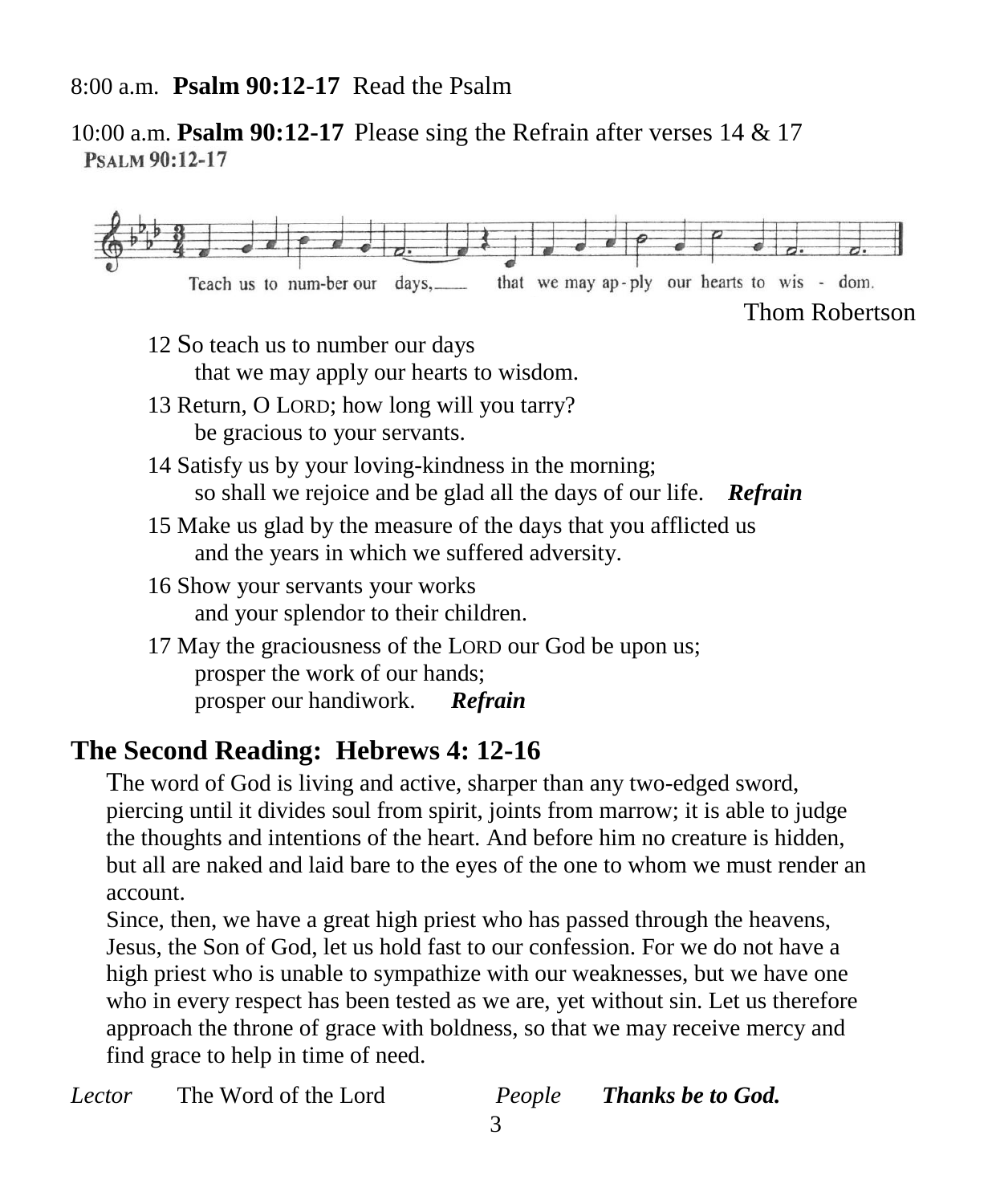### **The Gospel**

*Celebrant* The Holy Gospel of our Lord Jesus Christ according to Mark. *People Glory to you, Lord Christ.*

### **Mark 10:17-31**

As Jesus was setting out on a journey, a man ran up and knelt before him, and asked him, "Good Teacher, what must I do to inherit eternal life?" Jesus said to him, "Why do you call me good? No one is good but God alone. You know the commandments: 'You shall not murder; You shall not commit adultery; You shall not steal; You shall not bear false witness; You shall not defraud; Honor your father and mother.'" He said to him, "Teacher, I have kept all these since my youth." Jesus, looking at him, loved him and said, "You lack one thing; go, sell what you own, and give the money to the poor, and you will have treasure in heaven; then come, follow me." When he heard this, he was shocked and went away grieving, for he had many possessions.

Then Jesus looked around and said to his disciples, "How hard it will be for those who have wealth to enter the kingdom of God!" And the disciples were perplexed at these words. But Jesus said to them again, "Children, how hard it is to enter the kingdom of God! It is easier for a camel to go through the eye of a needle than for someone who is rich to enter the kingdom of God." They were greatly astounded and said to one another, "Then who can be saved?" Jesus looked at them and said, "For mortals it is impossible, but not for God; for God all things are possible."

Peter began to say to him, "Look, we have left everything and followed you." Jesus said, "Truly I tell you, there is no one who has left house or brothers or sisters or mother or father or children or fields, for my sake and for the sake of the good news, who will not receive a hundredfold now in this age—houses, brothers and sisters, mothers and children, and fields with persecutions—and in the age to come eternal life. But many who are first will be last, and the last will be first."

*Celebrant* The Gospel of the Lord *People Praise to you, Lord Christ*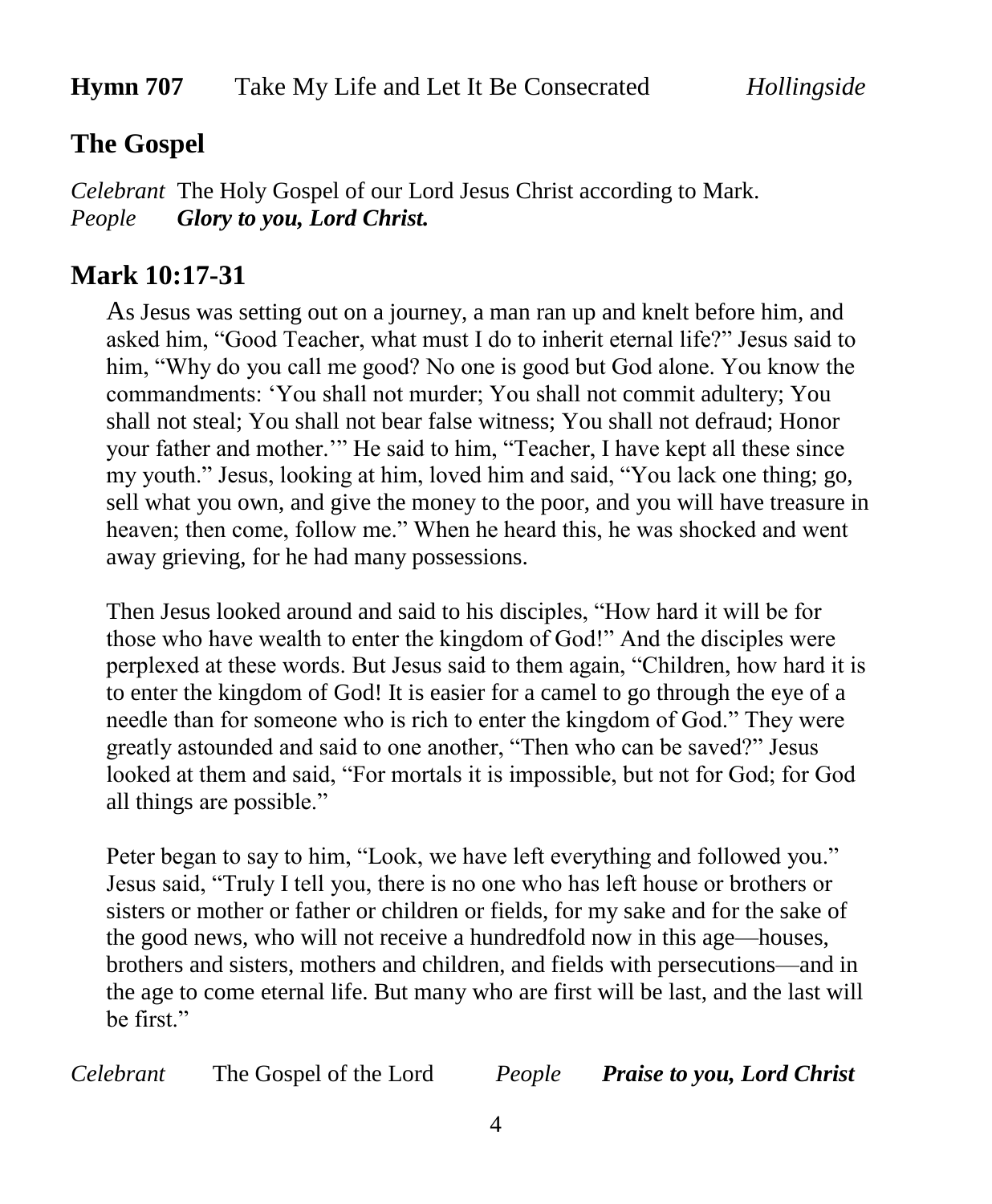### **Sermon The Rev. Glenn Mahaffey**

#### **The Nicene Creed**

*We believe in one God, the Father, the Almighty, maker of heaven and earth, of all that is, seen and unseen.*

*We believe in one Lord, Jesus Christ, the only Son of God, eternally begotten of the Father, God from God, Light from Light, true God from true God, begotten, not made, of one Being with the Father. Through him all things were made. For us and for our salvation he came down from heaven: by the power of the Holy Spirit he became incarnate from the Virgin Mary, and was made man. For our sake he was crucified under Pontius Pilate; he suffered death and was buried. On the third day he rose again in accordance with the Scriptures; he ascended into heaven and is seated at the right hand of the Father. He will come again in glory to judge the living and the dead, and his kingdom will have no end.*

*We believe in the Holy Spirit, the Lord, the giver of life, who proceeds from the Father and the Son. With the Father and the Son he is worshiped and glorified. He has spoken through the Prophets. We believe in one holy catholic and apostolic Church. We acknowledge one baptism for the forgiveness of sins. We look for the resurrection of the dead, and the life of the world to come. Amen.*

**Orison** Day by Day **Searle Wright**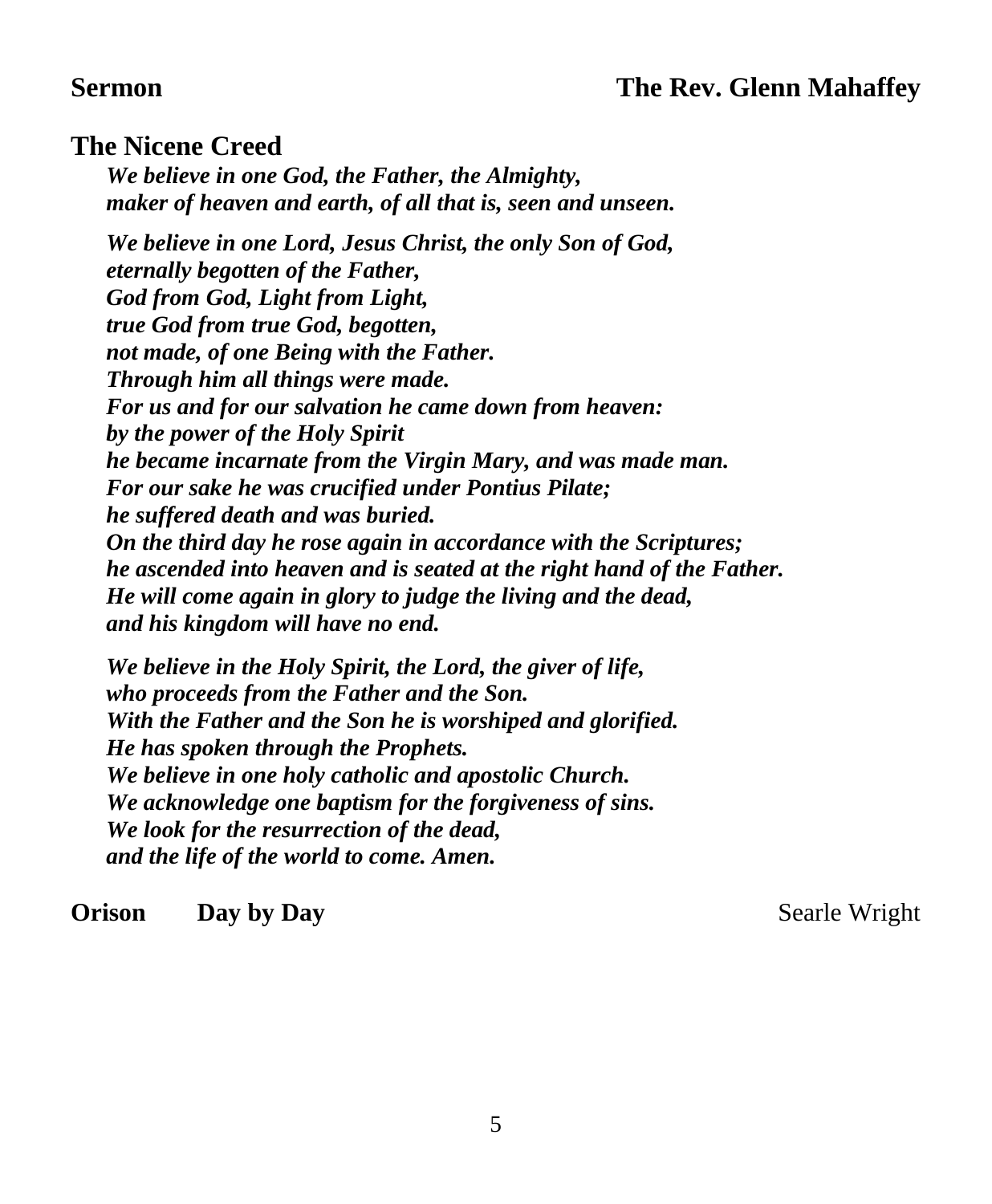### **The Prayers of the People**

#### *The Worship Leader and People pray responsively*

Almighty and most merciful God, light of our minds and souls, we thank you for sending Jesus to live among us to make the way of love a way of life and we praise you for sending the Holy Spirit to strengthen us, comfort us, and guide us into all truth. Holy Trinity, One God, let our praises come to you. For your love and goodness**,**

#### *we give thanks to you, O God.*

O God, you are the creator of the universe, you have made all things with incredible diversity and amazing interrelationships, give us insight to be faithful stewards of your bounty and inspire us to give as freely and as lovingly as you give to us, for your love and goodness,

#### *we give thanks to you, O God.*

We pray for your One Holy Catholic and Apostolic Church, that you would guard its unity and preserve it in peace. We pray especially for those places where your Church suffers violence because they bear the name of Christ. We pray for Michael, our Presiding Bishop and DeDe, our Bishop, for Glenn our Priest and for all lay ministers of Trinity Parish, that you would inspire and lead us all, for your love and goodness**,**

#### *we give thanks to you, O God.*

For our people of our world and of our nation, that you empower us to love our neighbors as ourselves, we pray especially for people in our world and our country who are struggling against destructive weather, flooding, drought, and fires. Give them strength and hope in their affliction, for your love and goodness**,** *we give thanks to you, O God*

We pray for those who struggle in poverty, for those who endure chronic pain, and for those who suffer from addictions in its many forms, we pray for those who live in fear of abuse, and victims of this pandemic, We pray for those who are ill, especially Kristin Armstrong; David Michael; Michael Abbott Copeland; Barbara; Cathy; John & Marcy Keeler; Rudy; Sharon; Nancy Campbell; Andrew & Mary; Virginia Chatterton; Nancy Pille; Jessica; Shawn Kaiser; Ruth Jacobs; Colleen; Wafa; Rebecca Seager; Michael Lawler, Jane Richards, DeAndre Crouch; Ida Fernandes, Terry Burke, Thomas Muscatello, and Chris . . . are there others? *Please share your prayers silently or aloud.* We pray you would sustain those who treat patients with Covid. O Lord, pour upon this world your healing power and peace, for your love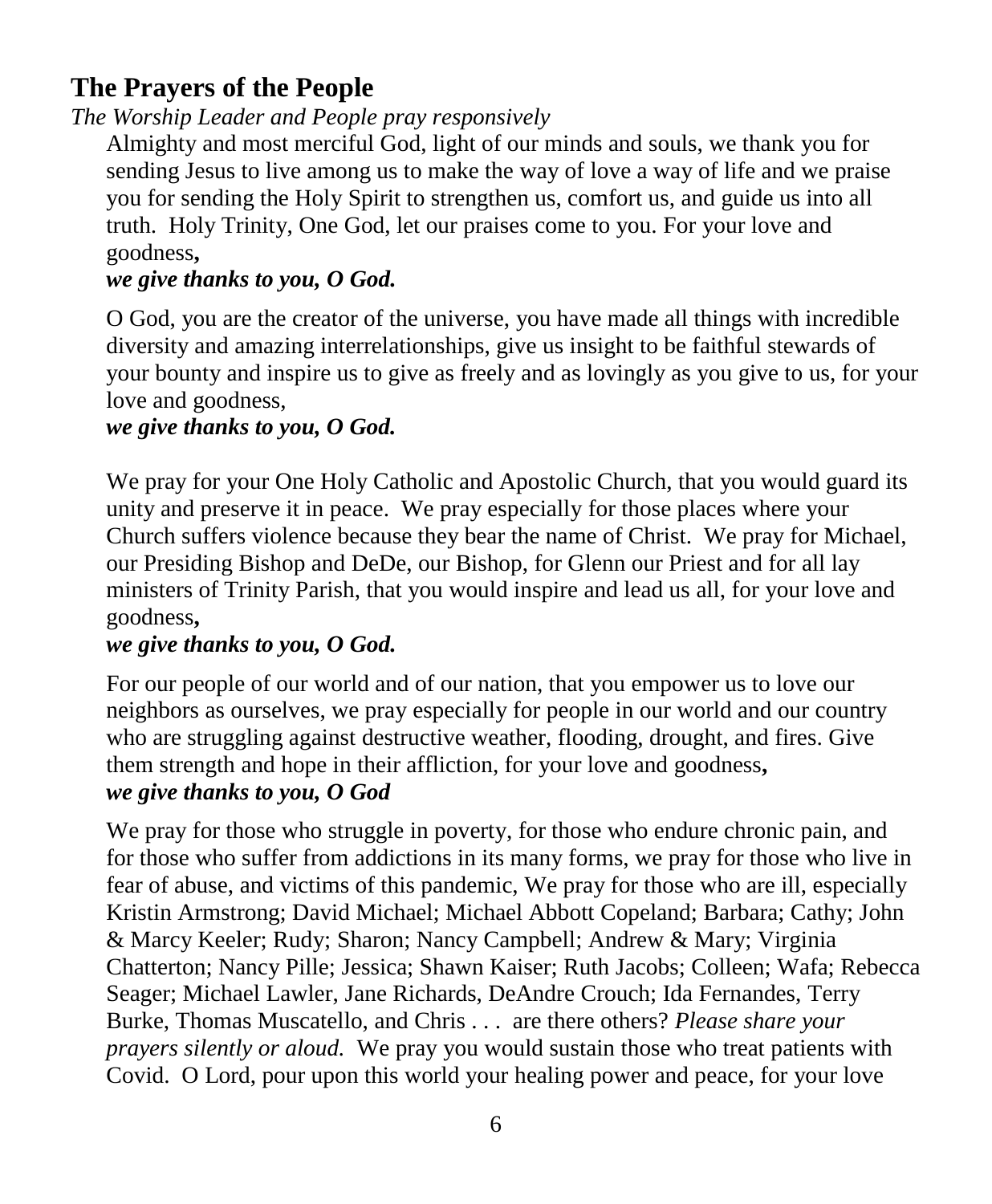and goodness**,** *we give thanks to you, O God.*

We thank you for the lives of those who are celebrating birthdays: Melissa Bump, Bill Rexer and Ron Akel . . . are there others? *Please share your prayers silently or aloud.* For your love and goodness**,** *we give thanks to you, O God.*

We thank you Lord for the faithfulness of the members of Trinity Memorial Church. We thank you for their willingness to look into the future in hope and a willingness to follow where Jesus leads the way, ever deeper into the reality of your kingdom. For your love and goodness, *we give thanks to you, O God.*

For the communion of saints who have gone before us, especially Stephen Turner, John and Katharine Turner, Louisa Kent, Douglas Shea . . . . are there others? *Please share your prayers silently or aloud.* Let us hear their voice of encouragement as we run the race of faith that is set before us. For your love and goodness**,** *we give thanks to you, O God.*

Let us confess our sins against God and our neighbor.

*God of all mercy, we confess that we have sinned against you, opposing your will in our lives. We have denied your goodness in each other, in ourselves, and in the world you have created. We repent of the selfishness that enslaves us, the selfcentered acts we have done, and those done on our behalf. Forgive, restore, and strengthen us through our Savior Jesus Christ, that we may abide in your love and serve only your will. Amen*

### **Absolution**

May the Almighty and most merciful Lord grant you absolution and remission of all your sins, true repentance, amendment of life and the grace and consolation of God's Holy Spirit. *Amen*

### **The Peace**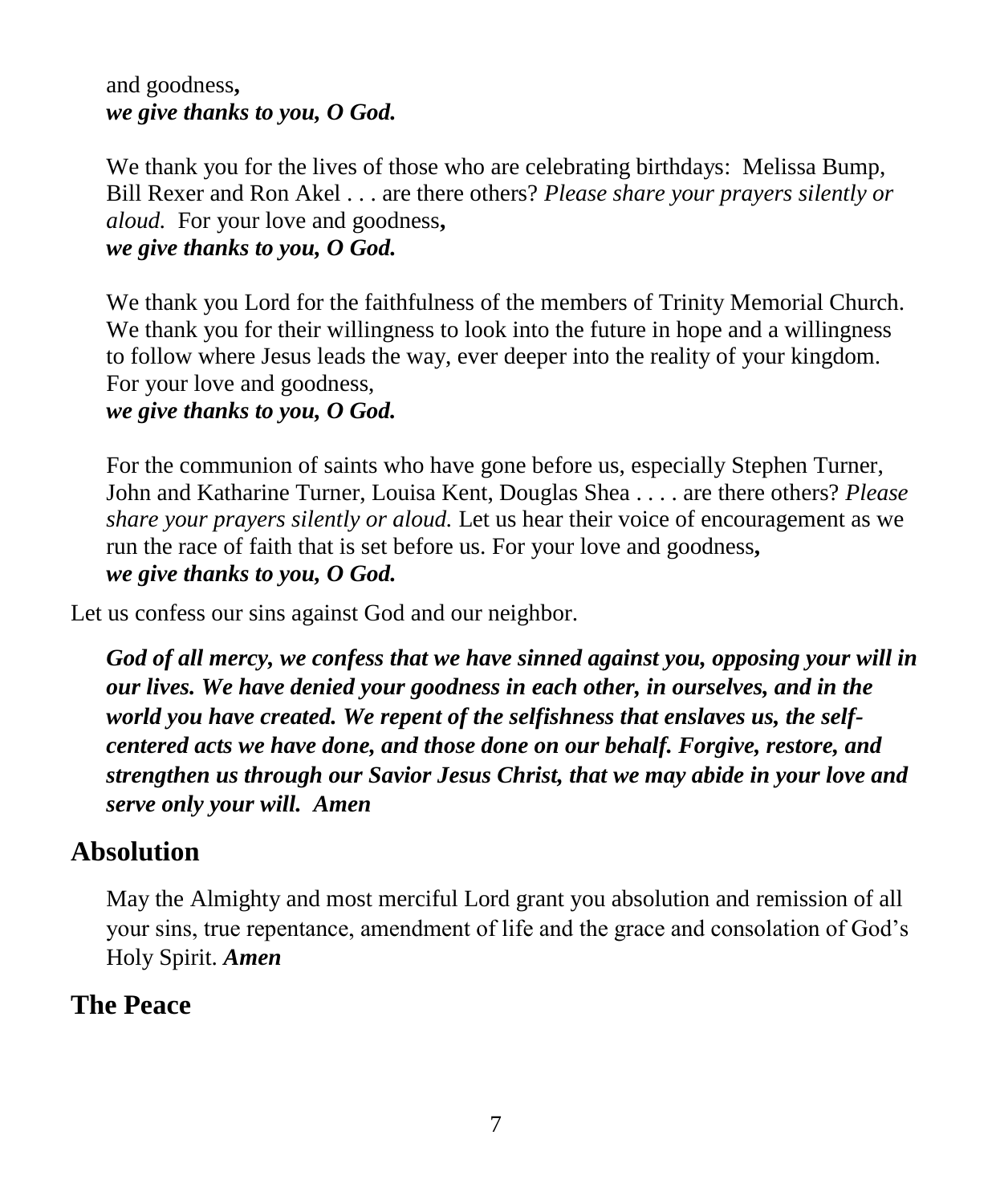### **The Holy Communion**

**Offertory Rondo Passacaglia** Cynthia Dobrinski

*The Trinity Ringers*

**Presentation Hymn 460, stanza 1** *Hyfrydol*

*Alleluia! Sing to Jesus! his the scepter, his the throne; Alleluia! His the triumph, his the victory alone. Hark! The songs of peaceful Zion thunder like a mighty flood; Jesus out of every nation hath redeemed us by his blood.*

#### **A Prayer of Dedication and Thanks for the Gifts to the Capital Campaign**

#### **A Great Thanksgiving**

*Celebrant* The Lord be with you. *People And also with you***.** *Celebrant* Lift up your hearts. *People We lift them to the Lord. Celebrant* Let us give thanks to the Lord our God. *People It is right to give our thanks and praise.*

*Celebrant* 

It is right, and a good and joyful thing, always and everywhere to give thanks to you, Father Almighty, Creator of heaven and earth.

For you are the source of light and life; you made us in your image, and called us to new life in Jesus Christ our Lord.

Therefore we praise you, joining our voices with Angels and Archangels and with all the company of heaven, who for ever sing this hymn to proclaim the glory of your Name:

#### **Sanctus S-130** Franz Schubert

*Holy, holy, holy Lord, God of power and might, Holy, holy, holy Lord, God of power and might, heaven and earth are full of your glory. Hosanna in the highest. Hosanna in the highest***.**  *Blessed is he who comes in the name of the Lord. Hosanna in the highest***.** *Hosanna in the highest***.**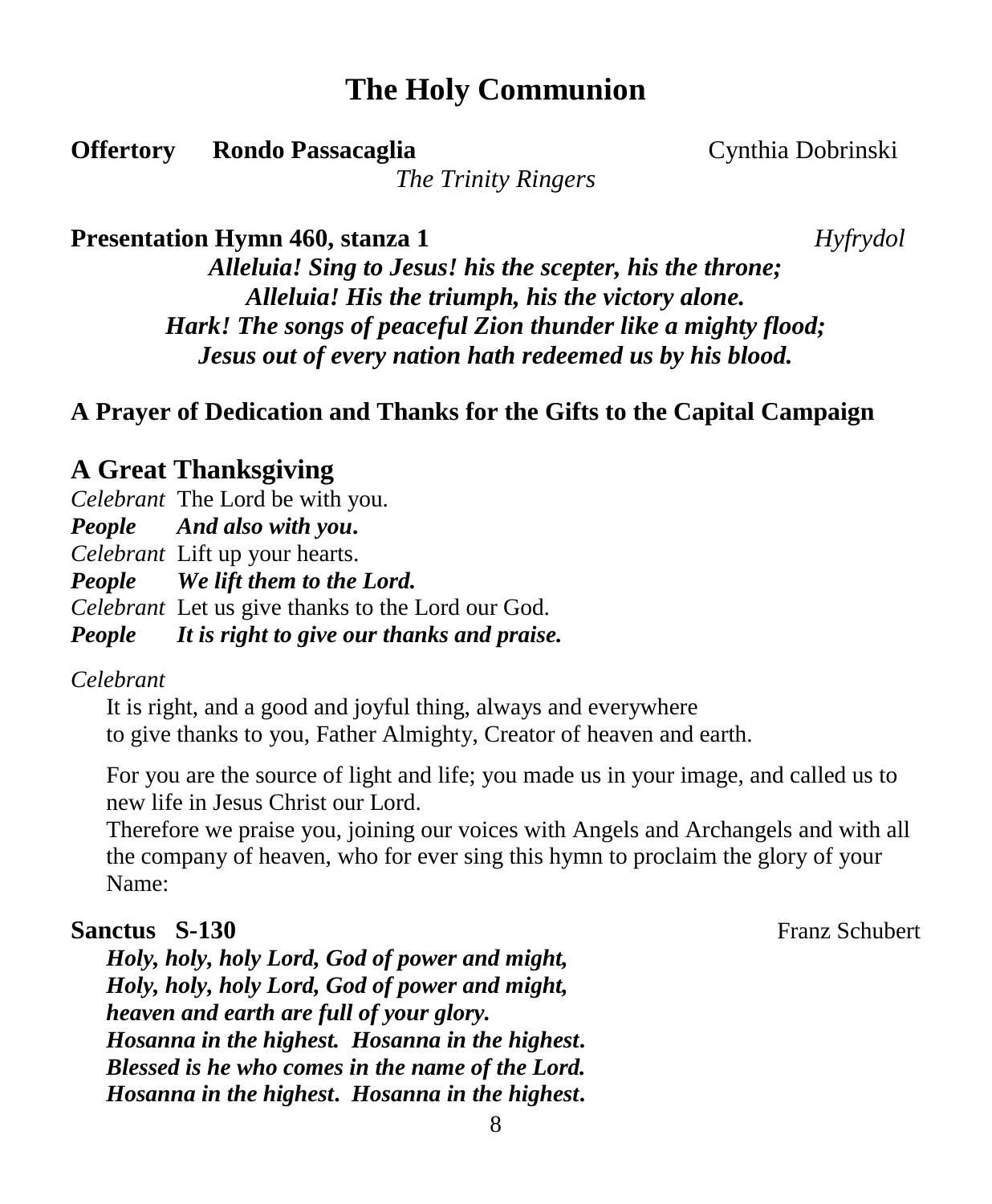#### *Then the Celebrant continues*

We give thanks to you, O God, for the goodness and love which you have made known to us in creation; in the calling of Israel to be your people; in your Word spoken through the prophets; and above all in the Word made flesh, Jesus, your Son. For in these last days you sent him to be incarnate from the Virgin Mary, to be the Savior and Redeemer of the world. In him, you have delivered us from evil, and made us worthy to stand before you. In him, you have brought us out of error into truth, out of sin into righteousness, out of death into life.

On the night before he died for us, our Lord Jesus Christ took bread; and when he had given thanks to you, he broke it, and gave it to his disciples, and said, "Take, eat: This is my Body, which is given for you. Do this for the remembrance of me." After supper he took the cup of wine; and when he had given thanks, he gave it to them, and said, "Drink this, all of you: This is my Blood of the new Covenant, which is shed for you and for many for the forgiveness of sins. Whenever you drink it, do this for the remembrance of me."

Therefore, according to his command, O Father,

*Celebrant and People*

*We remember his death, We proclaim his resurrection, We await his coming in glory;*

*The Celebrant continues*

And we offer our sacrifice of praise and thanksgiving to you, O Lord of all; presenting to you, from your creation, this bread and this wine. We pray you, gracious God, to send your Holy Spirit upon these gifts that they may be the Sacrament of the Body of Christ and his Blood of the new Covenant. Unite us to your Son in his sacrifice, that we may be acceptable through him, being sanctified by the Holy Spirit. In the fullness of time, put all things in subjection under your Christ, and bring us to that heavenly country where, with all your saints, we may enter the everlasting heritage of your sons and daughters; through Jesus Christ our Lord, the firstborn of all creation, the head of the Church, and the author of our salvation.

By him, and with him, and in him, in the unity of the Holy Spirit all honor and glory is yours, Almighty Father, now and for ever. *AMEN***.**

And now, as our Savior Christ has taught us, we are bold to say, *Our Father, who art in heaven, hallowed be thy Name, thy kingdom come, thy will be done, on earth as it is in heaven.*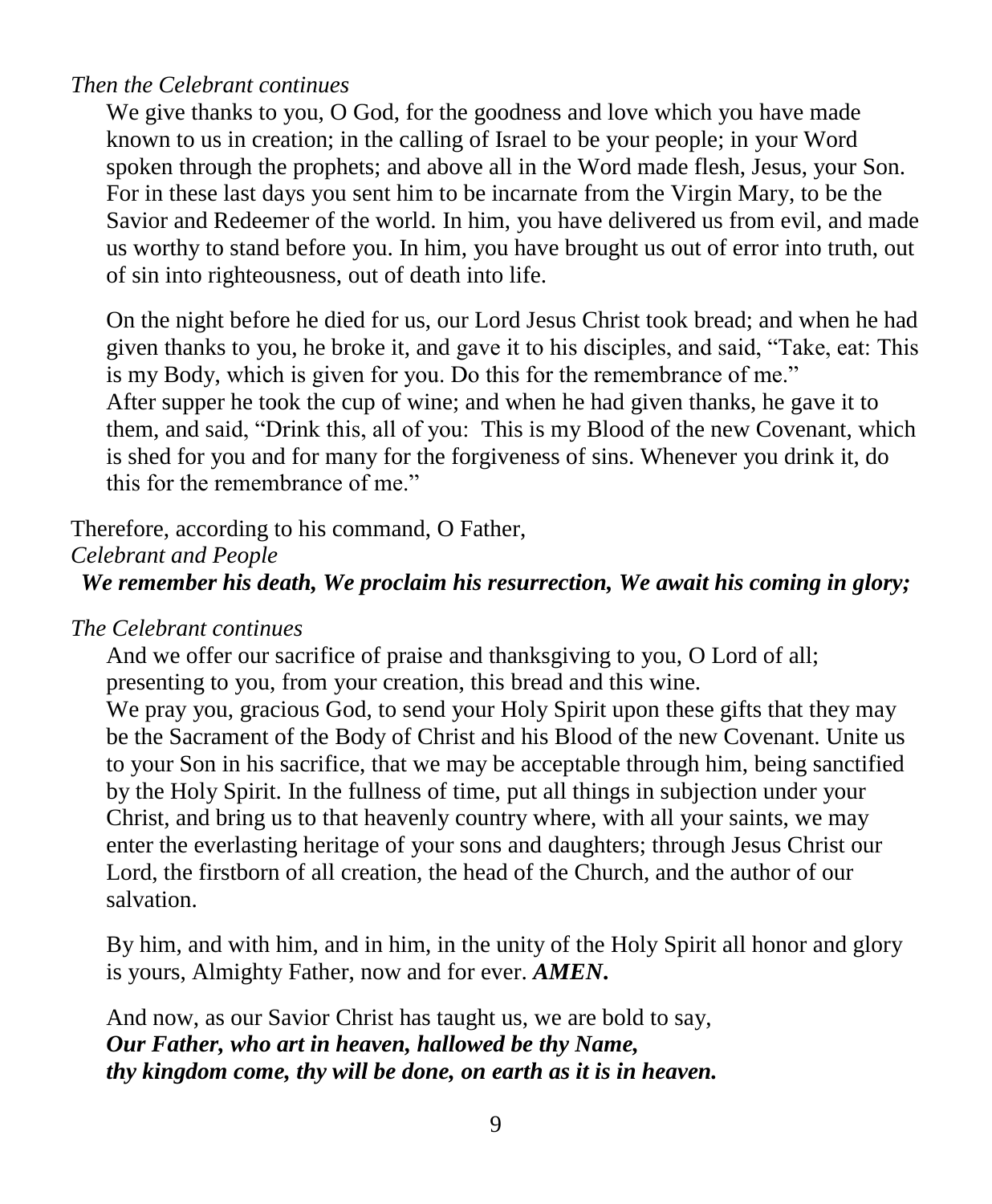*Give us this day our daily bread. And forgive us our trespasses, as we forgive those who trespass against us. And lead us not into temptation, but deliver us from evil. For thine is the kingdom, and the power, and the glory, for ever and ever. Amen.*

### **The Breaking of the Bread 8:00 a.m.**

*Celebrant*: Christ our Passover is sacrificed for us *People: Therefore let us keep the feast.*

### **10:00 a.m. Fraction Anthem The Disciples Knew the Lord**

The disciples knew the Lord Jesus

```
Michael McCarthy (b. 1966)
```


### **Ministration of Communion**

*Celebrant* The Gifts of God for the People of God. *All are welcome to receive Communion.*

*In order to provide the safest environment for our members, we are offering both bread and wine at the crossing rather than at the Altar rail. In this way we don't get people bunched up waiting for a place at the altar rail, and we don't have to kneel elbow to elbow with one another.* 

*How you receive communion is completely up to you, depending on your comfort level. You may receive communion in any way you choose, it is your decision. If you choose to receive the bread only that is considered a full communion, the Episcopal Church does not insist that you receive the wine. If you choose to receive the wine, you may either sip from the large chalice that is offered or intinct the corner of your wafer in the small cup. You may even hand your wafer to the Eucharistic Minister and they will*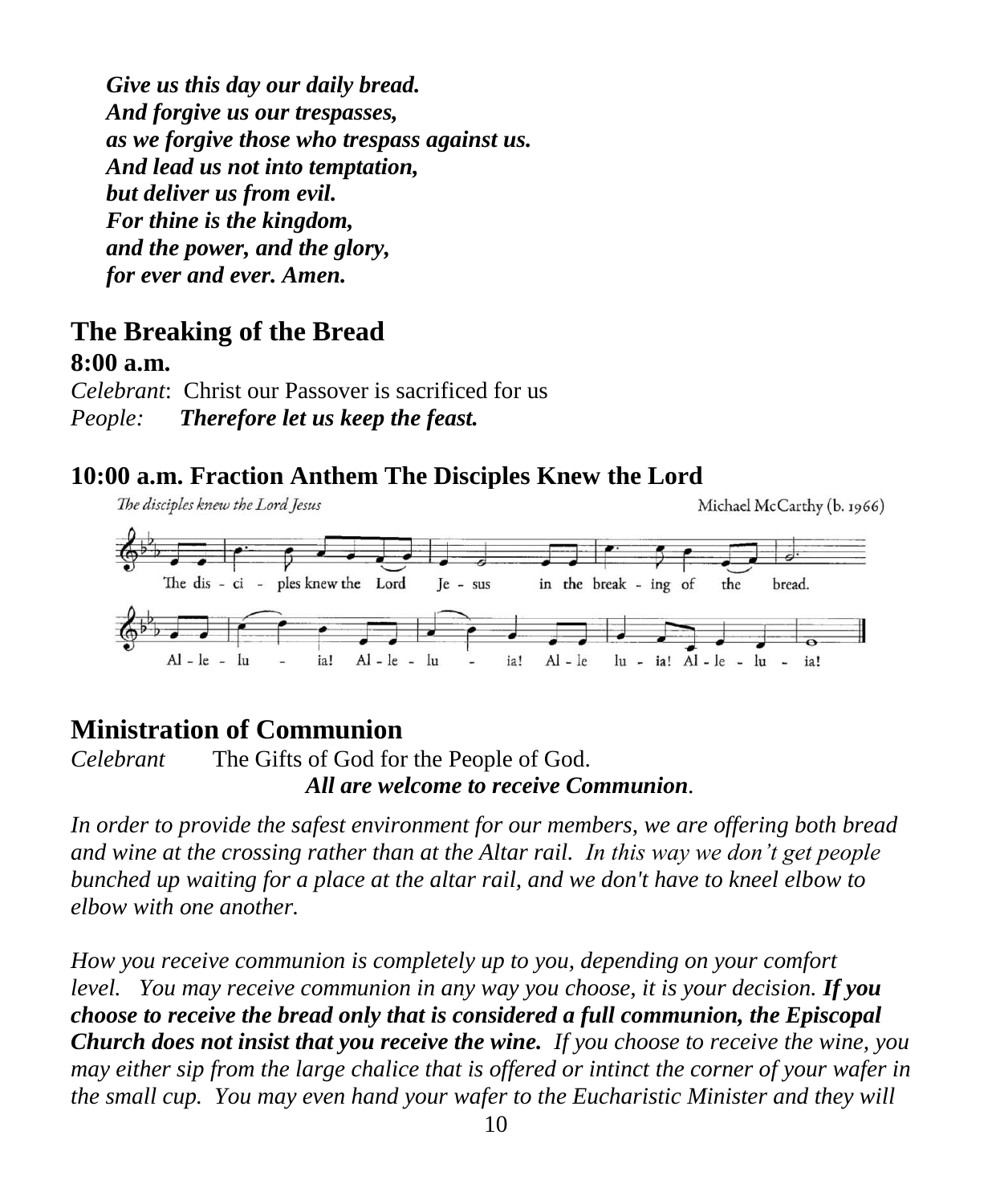*intinct the bread for you and either hand it back to you or place it on your tongue. You may also choose to receive a spiritual communion by saying a prayer to ask Jesus to live in your heart and mind as the Lord of your life.*

*Celebrant*

The Gifts of God for the People of God.

#### **Hymn 684 O For a Closer Walk With God** *Caithness*

### **Prayer of Thanksgiving**

*Celebrant and People*

*God of abundance, you have fed us with the bread of life and cup of salvation; you have united us with Christ and one another; and you have made us one with all your people in heaven and on earth. Now send us forth in the power of your Spirit, that we may proclaim your redeeming love to the world and continue for ever in the risen life of Christ our Savior. Amen.*

#### **Blessing**

The peace of God, which passes all human understanding, keep your hearts and minds in the knowledge and love of God, and of Jesus Christ his Son, our Lord, and the blessing of God almighty, Father, Son and Holy Spirit be among you and remain with you this day and always. *Amen*

### **Hymn 655 O Jesus, I Have Promised** *Nyland*

### **Dismissal**

*Celebrant* : Alleluia! Alleluia! Let us go in peace to love and serve the Lord. *People: Thanks be to God! Alleluia! Alleluia!*

### **Postlude**

*Please be seated for the Postlude.*

*Many thanks to Greg Keeler for today's slide show:*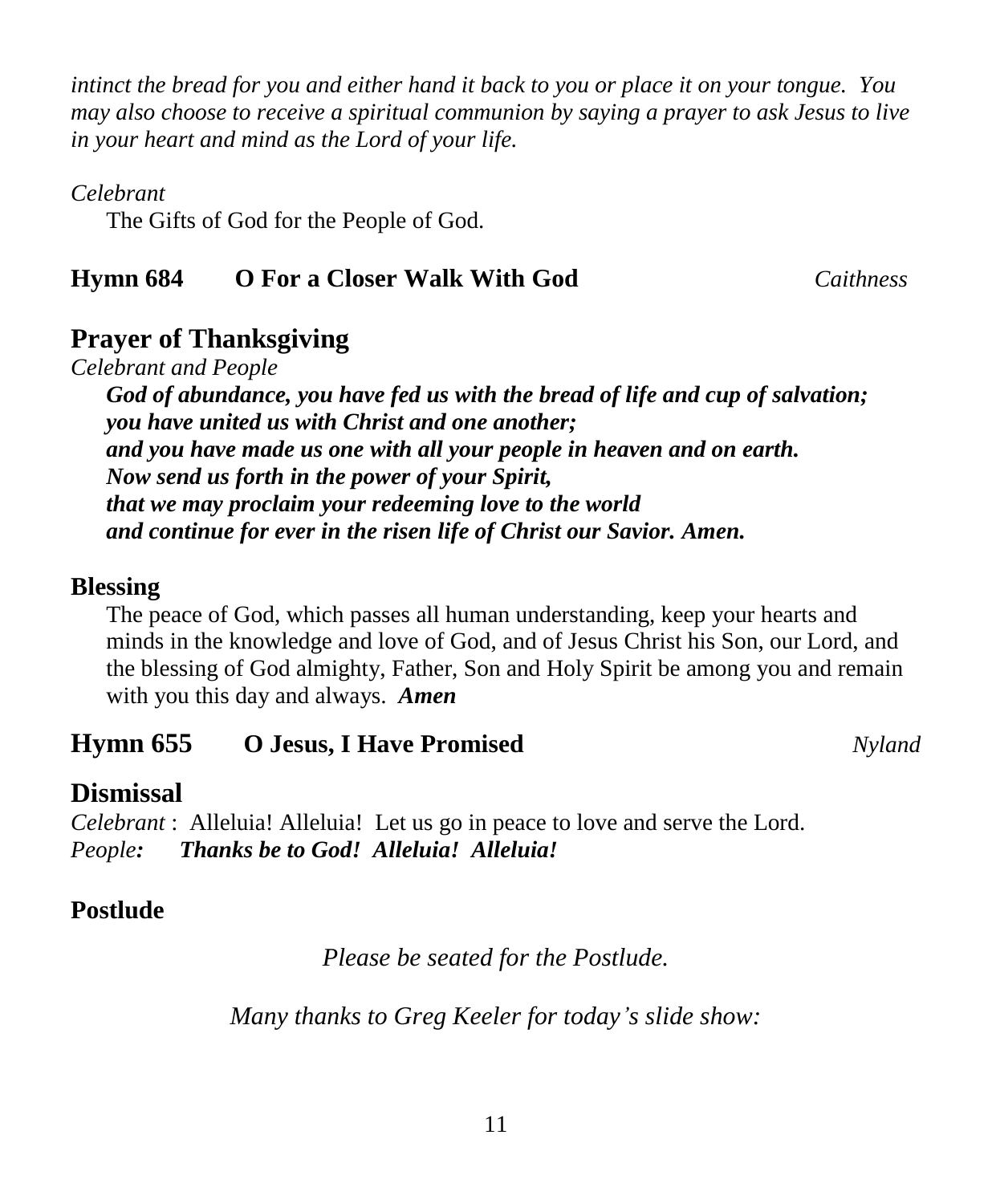According to CDC guidance we ask you to wear your mask and social distance whether vaccinated or not while at Trinity!! We are caring for your safety so Coffee Hour is suspended for the next few weeks.

### **ANNOUNCEMENTS**

*LIVE streaming*

*The Twentieth Sunday after Pentecost***,** October 10, 2021 at 10 a.m.

[YouTube:](https://bit.ly/trinitybinghamton) [bit.ly/trinitybinghamton](https://bit.ly/trinitybinghamton)

### *Calendar*

- ➢ Monday, October 11 Buildings are closed in observance of Columbus Day
- ➢ Office Hours: 9- 12 p.m. October 12, 19
- ➢ Wednesday, October 13, 10:00 a.m.: Virtual Staff Meeting
- ➢ Thursday, October 14, 7:00 p.m.: Pickelball-new people welcome
- ➢ Sunday, October 10, 8 a.m. and 10 a.m.: Holy Eucharist
- ➢ Sunday, October 10 **Capital and Annual Stewardship Campaign Kick Off** This will be a brief program that will follow the 10 a.m. Service in the Church. This event will not only include the formal kickoff of the two campaigns, but also a reflection by Fr. Glenn on his first five years with us. We will be sharing this event with our remote members and friends by Zoom: TrinityZoom.org. We will start the Zoom session shortly after the conclusion of our 10:00 am Worship service.

➢ Trinity Forum: 11:30 a.m. Trinity Forums in October will feature a two-part series, "Employing Refugees". **On October 17, Shelly Callahan**, Director of the Mohawk Valley Resource Center for Refugees ("The Center") in Utica will talk about the Chobani Yogurt Company's remarkable record of employing refugees. In advance of Ms. Callahan's talk, we recommend that you watch "Moving Humanity Forward", a 45-minute video describing the Chobani initiative. The link is: https://www.youtube.com/watch?v=A-okTN-bzbk. The following Sunday, **October 24, Mayra Garcia**, Executive Director & CEO of the American Civic Association in Binghamton, will talk about the ACA's work in finding jobs for refugees in the Southern Tier.

### *Stewardship*

We greatly appreciate your faithfulness to the mission and ministry of Trinity Memorial Church. Ways to give to Trinity: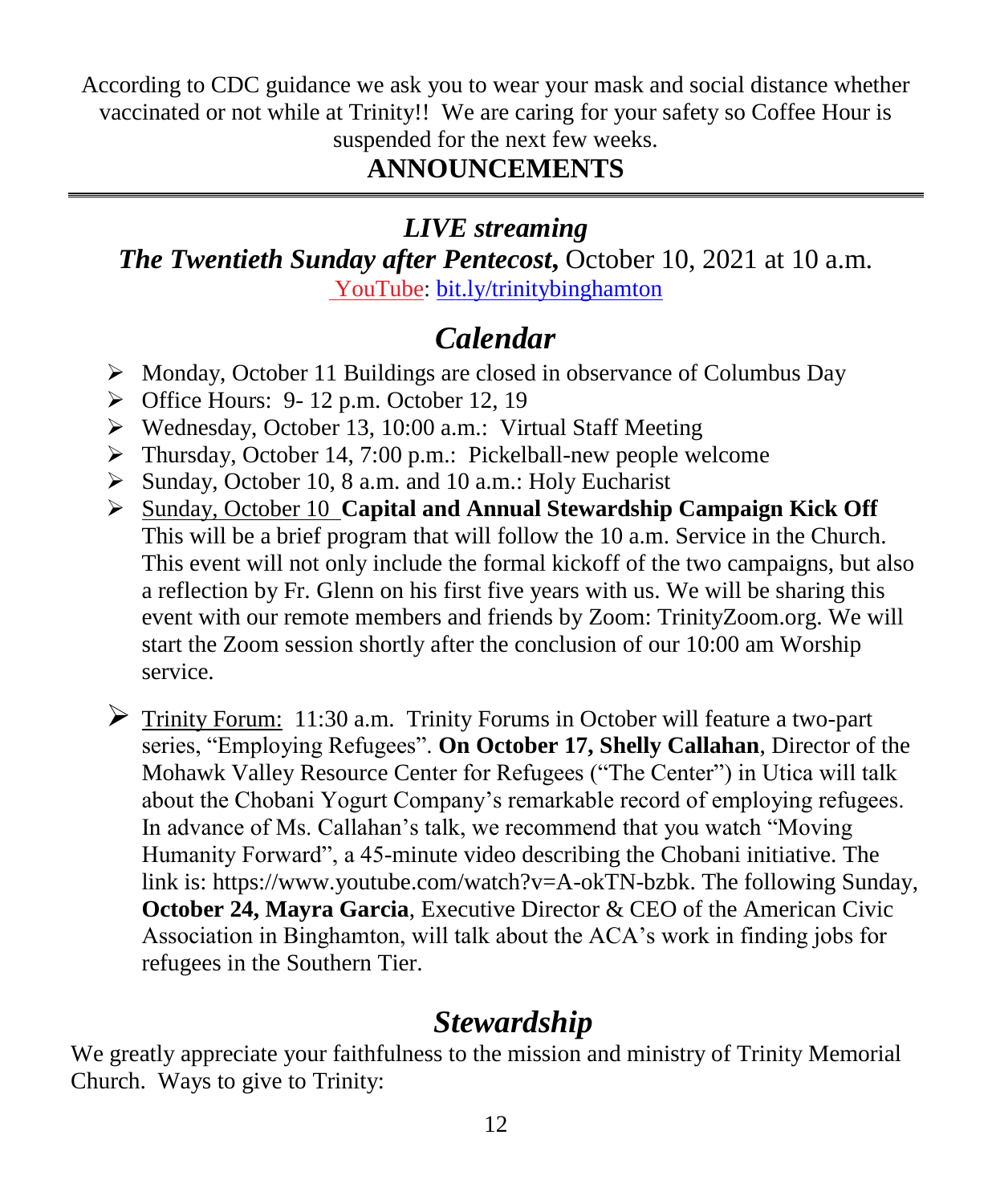- go to [www.trinitymemorial.org](http://www.trinitymemorial.org/) and give through our web site.
- Mail in your contributions to: Trinity Memorial Church, 44 Main St., Binghamton, NY 13905
- give to the Clergy Discretionary fund to help those in need. (same as above).

Attendance: Sunday, October 03, 2021: In Person: 67; Virtual: 37 = 104

### *Last Week's Outreach*

The Canteen Lunch on October 3 was prepared by Temple Concord. They made 50 lunches for 18 people and handed them out through the Gym door.

### *Food Bank of the Southern Tier Mobile Food Distribution at Trinity Memorial Church Tuesday, October 12 at 10 a.m.*

Volunteers are needed to assemble, fill boxes and clean up after the food has been given out. People help from Redeemer Lutheran but still a couple from Trinity Memorial would be very helpful. Volunteers should come at 9:30 a.m. and stay until 12 Noon if possible. Please call Jeff Fellows for more information: 607-222-2967. The Food Bank truck comes to Trinity the first Tuesday of every month. If you can't volunteer to help now perhaps sometime in the future.

### *All Saints Sunday*

*November 7, 2021*

On Sunday, November 7 we will remember your loved one whether recently passed away or who has passed away before 2021. To participate, please send the name of the person you wish to remember to the Office by Monday, November 1.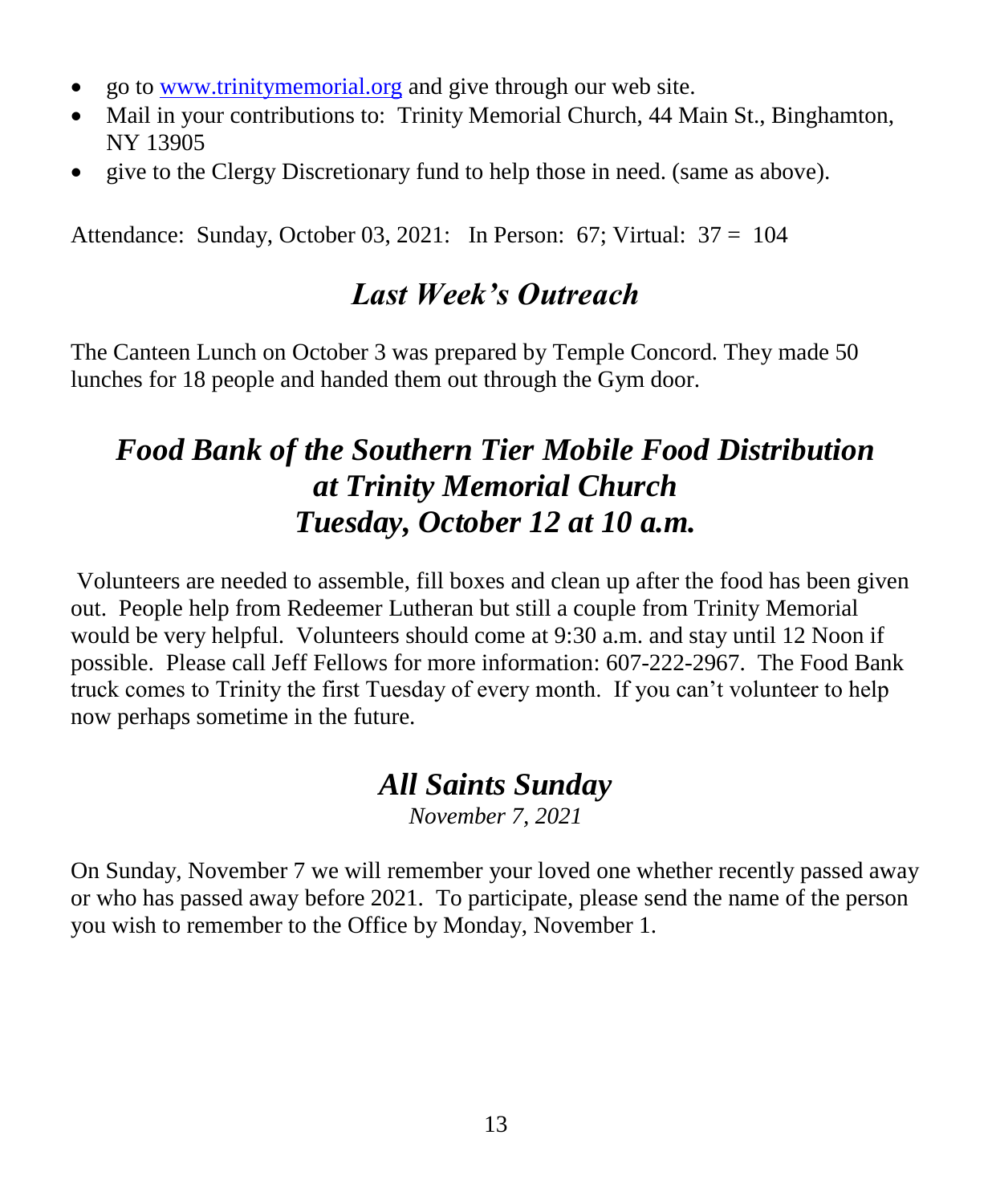### **PRAYER LIST**

*Please keep the following in your daily prayers.*

- **Pray for our church:** For Justin, archbishop of Canterbury; for Michael, presiding bishop; DeDe, our bishop; Glenn, our priest; Pray for the people of St. Johns' Episcopal Church, Speedsville; and the people of St. Mark the Evangelist Episcopal Church, Syracuse; Pray for the Mes de la Mujer Anglicana (Month of Anglican Women) in our companion diocese of El Salvador. Pray for the people of the Diocese of Newark; Pray for the people of the Anglican Church of the Province of West Africa; Pray for patience, provision, protection and peace during the coronavirus crisis; Pray for our Jubilee Center; the people, wardens, vestry, and staff of this church. Pray for the world, especially for those who are enduring deadly storms and fires, especially those in Haiti, those in Louisiana and New Jersey, the innocents who are caught in the midst of conflict, especially in Afghanistan.
- **Pray for those with special needs:** Kristin Armstrong; David Michael; Michael Abbott Copeland; Barbara; Cathy; John & Marcy Keeler; Rudy; Sharon; Nancy Campbell; Andrew & Mary; Virginia Chatterton; Nancy Pille; Jessica; Shawn Kaiser; Ruth Jacobs; Colleen; Wafa; Rebecca Seager; Michael Lawler, Jane Richards, DeAndre Crouch; Ida Fernandes, Terry Burke, Thomas Muscatello, and Chris.
- **Pray for those with continuing needs:** Sally; Marsha Brown; Karen Bernardo; Danielle Robbins; Jon Walz Koeppel; Barbara Manzo; Marco; Heavenly, Roselle Illsley; Nathaniel Green; Masha Britten; Catherine Gazda; Jeremy & Kristen Richards; and Linda Bobletz.
- **Pray for those who celebrate birthdays this week:** Melissa Bump, Bill Rexer, and Ron Akel.
- **Pray for all who govern:** Joe, our president; Kathy, our governor; Jason, our county executive, and Rich, our mayor.
- **Pray for members, loved ones, and their families in the military**: Kurt Albaugh, Darlene Croston, Colin Davis, Wendy Finley, David Komar, Joshua Loch, Seth Thomas and Laura and Nick Carter.

**The Flowers on the Altar** are in loving memory of Stephen Turner, John and Katharine Turner, Louisa Kent, Douglas Shea by Jean T. Shea, and Kent & Barbara Turner